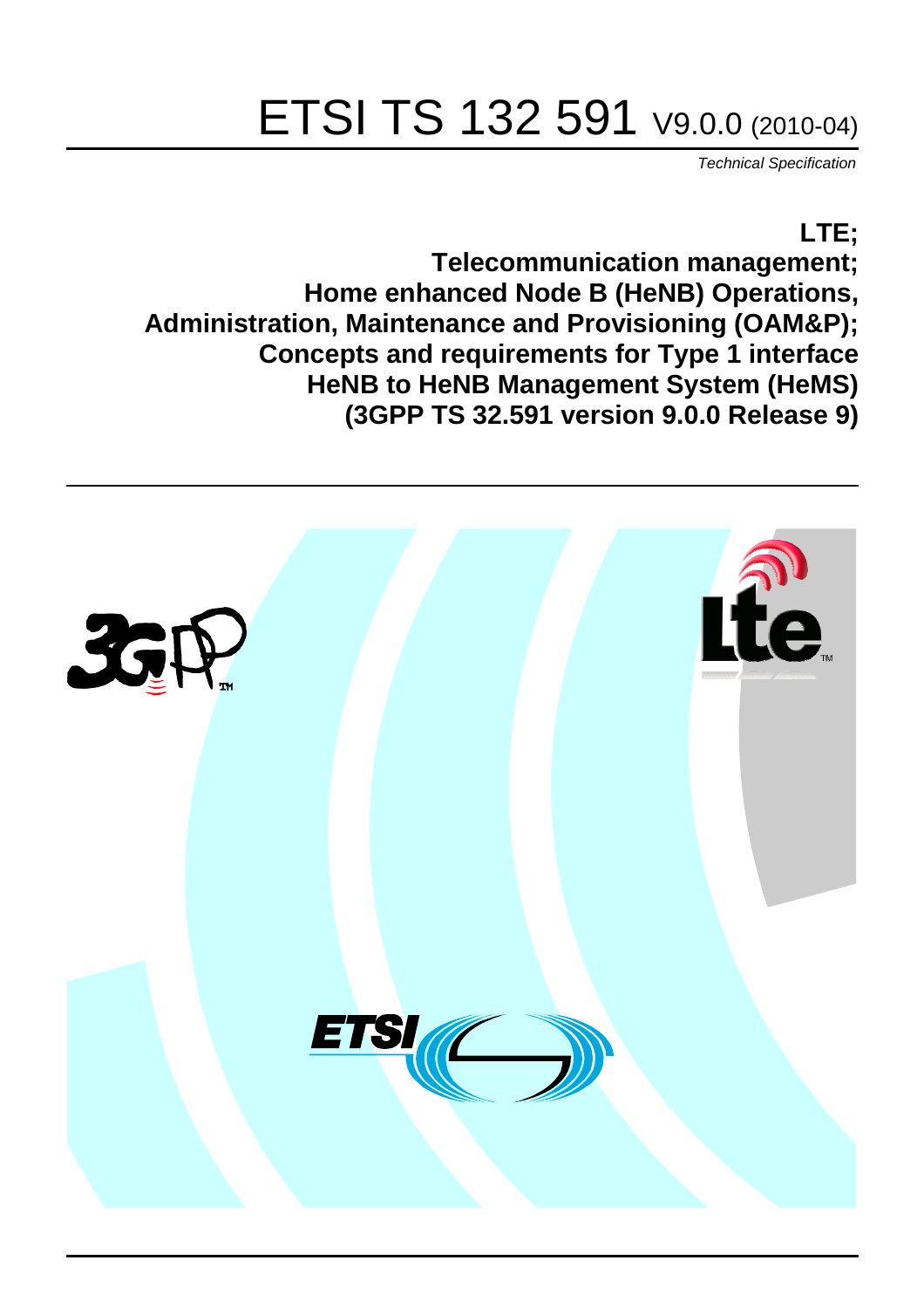Reference DTS/TSGS-0532591v900

Keywords

 $\overline{1}$ 

#### *ETSI*

#### 650 Route des Lucioles F-06921 Sophia Antipolis Cedex - FRANCE

Tel.: +33 4 92 94 42 00 Fax: +33 4 93 65 47 16

Siret N° 348 623 562 00017 - NAF 742 C Association à but non lucratif enregistrée à la Sous-Préfecture de Grasse (06) N° 7803/88

#### *Important notice*

Individual copies of the present document can be downloaded from: [http://www.etsi.org](http://www.etsi.org/)

The present document may be made available in more than one electronic version or in print. In any case of existing or perceived difference in contents between such versions, the reference version is the Portable Document Format (PDF). In case of dispute, the reference shall be the printing on ETSI printers of the PDF version kept on a specific network drive within ETSI Secretariat.

Users of the present document should be aware that the document may be subject to revision or change of status. Information on the current status of this and other ETSI documents is available at <http://portal.etsi.org/tb/status/status.asp>

If you find errors in the present document, please send your comment to one of the following services: [http://portal.etsi.org/chaircor/ETSI\\_support.asp](http://portal.etsi.org/chaircor/ETSI_support.asp)

#### *Copyright Notification*

No part may be reproduced except as authorized by written permission. The copyright and the foregoing restriction extend to reproduction in all media.

> © European Telecommunications Standards Institute 2010. All rights reserved.

**DECT**TM, **PLUGTESTS**TM, **UMTS**TM, **TIPHON**TM, the TIPHON logo and the ETSI logo are Trade Marks of ETSI registered for the benefit of its Members.

**3GPP**TM is a Trade Mark of ETSI registered for the benefit of its Members and of the 3GPP Organizational Partners. **LTE**™ is a Trade Mark of ETSI currently being registered

for the benefit of its Members and of the 3GPP Organizational Partners.

**GSM**® and the GSM logo are Trade Marks registered and owned by the GSM Association.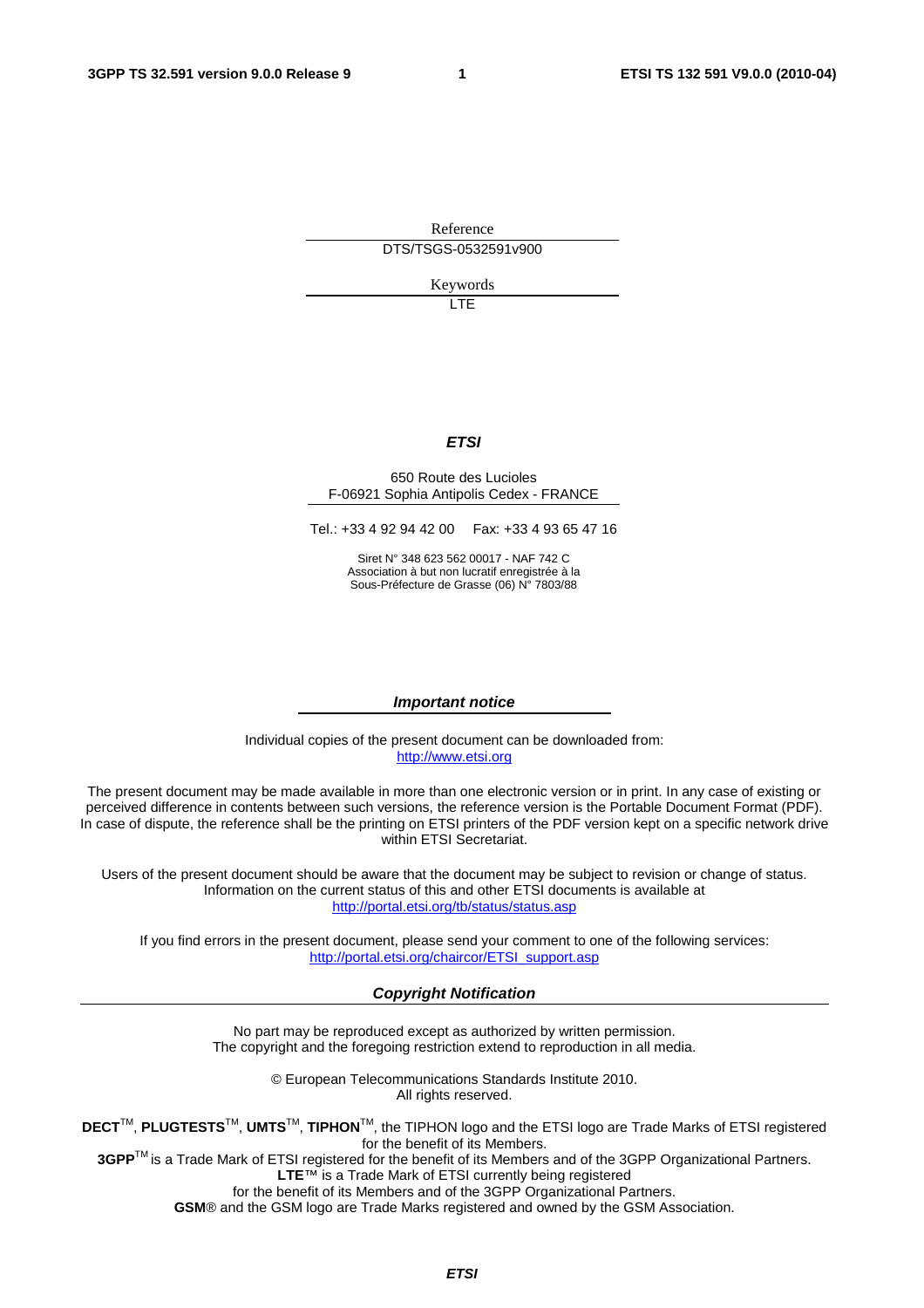## Intellectual Property Rights

IPRs essential or potentially essential to the present document may have been declared to ETSI. The information pertaining to these essential IPRs, if any, is publicly available for **ETSI members and non-members**, and can be found in ETSI SR 000 314: *"Intellectual Property Rights (IPRs); Essential, or potentially Essential, IPRs notified to ETSI in respect of ETSI standards"*, which is available from the ETSI Secretariat. Latest updates are available on the ETSI Web server [\(http://webapp.etsi.org/IPR/home.asp\)](http://webapp.etsi.org/IPR/home.asp).

Pursuant to the ETSI IPR Policy, no investigation, including IPR searches, has been carried out by ETSI. No guarantee can be given as to the existence of other IPRs not referenced in ETSI SR 000 314 (or the updates on the ETSI Web server) which are, or may be, or may become, essential to the present document.

### Foreword

This Technical Specification (TS) has been produced by ETSI 3rd Generation Partnership Project (3GPP).

The present document may refer to technical specifications or reports using their 3GPP identities, UMTS identities or GSM identities. These should be interpreted as being references to the corresponding ETSI deliverables.

The cross reference between GSM, UMTS, 3GPP and ETSI identities can be found under [http://webapp.etsi.org/key/queryform.asp.](http://webapp.etsi.org/key/queryform.asp)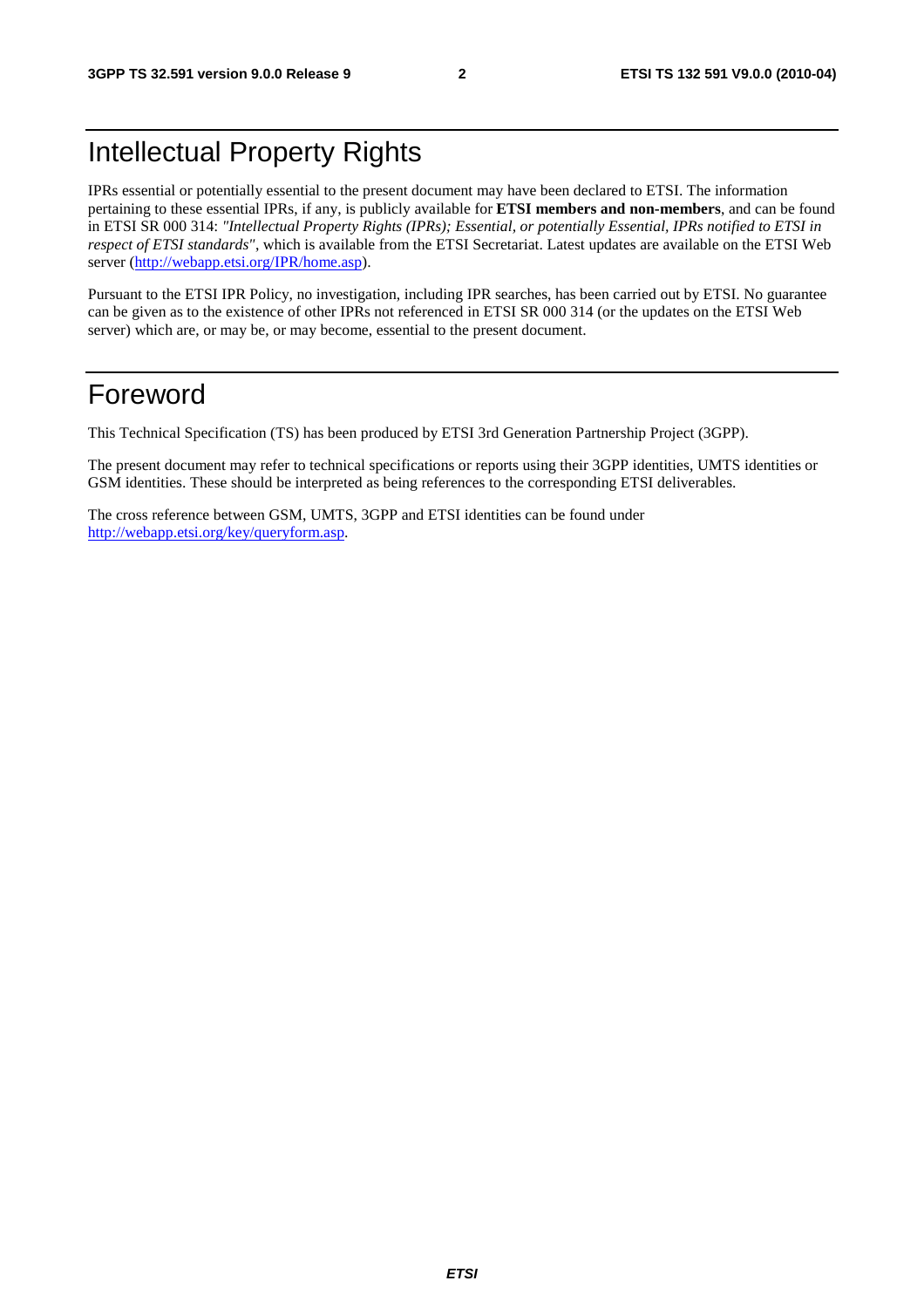$\mathbf{3}$ 

# Contents

| 1                             |  |  |  |  |  |  |  |
|-------------------------------|--|--|--|--|--|--|--|
| $\overline{2}$                |  |  |  |  |  |  |  |
| 3<br>3.1<br>3.2               |  |  |  |  |  |  |  |
| 4                             |  |  |  |  |  |  |  |
| 5                             |  |  |  |  |  |  |  |
| 5.1                           |  |  |  |  |  |  |  |
| 5.1.1                         |  |  |  |  |  |  |  |
| 5.1.2                         |  |  |  |  |  |  |  |
| 5.1.3                         |  |  |  |  |  |  |  |
| 5.1.4                         |  |  |  |  |  |  |  |
| 5.2                           |  |  |  |  |  |  |  |
| 5.3                           |  |  |  |  |  |  |  |
| 5.4                           |  |  |  |  |  |  |  |
| 6                             |  |  |  |  |  |  |  |
| 6.1                           |  |  |  |  |  |  |  |
| 6.1.1                         |  |  |  |  |  |  |  |
| 6.1.2                         |  |  |  |  |  |  |  |
| 6.1.3                         |  |  |  |  |  |  |  |
| 6.1.4                         |  |  |  |  |  |  |  |
| 6.2                           |  |  |  |  |  |  |  |
| 6.3                           |  |  |  |  |  |  |  |
| 6.4                           |  |  |  |  |  |  |  |
| <b>Annex A (informative):</b> |  |  |  |  |  |  |  |
|                               |  |  |  |  |  |  |  |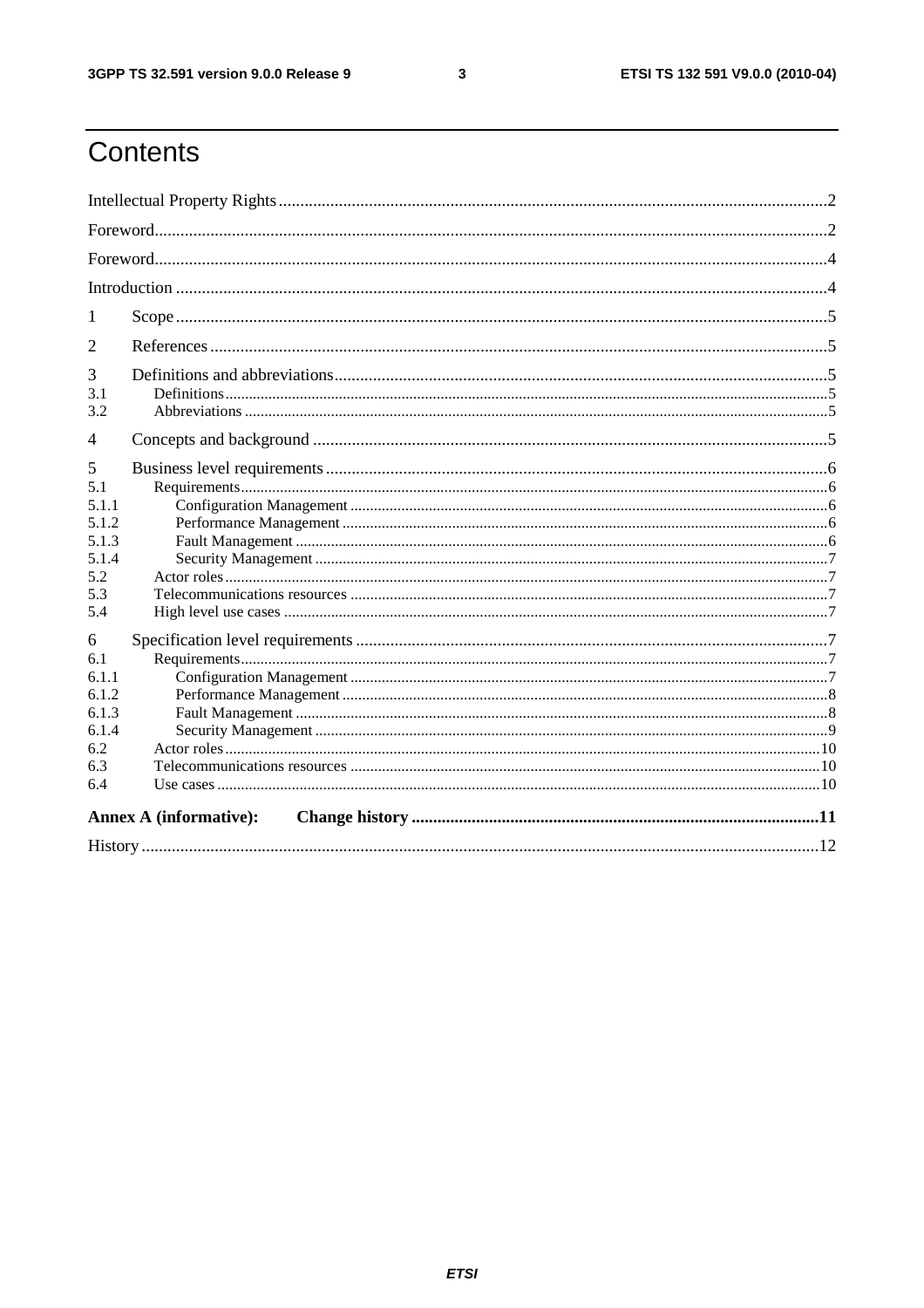### Foreword

This Technical Specification has been produced by the 3<sup>rd</sup> Generation Partnership Project (3GPP).

The contents of the present document are subject to continuing work within the TSG and may change following formal TSG approval. Should the TSG modify the contents of the present document, it will be re-released by the TSG with an identifying change of release date and an increase in version number as follows:

Version x.y.z

where:

- x the first digit:
	- 1 presented to TSG for information;
	- 2 presented to TSG for approval;
	- 3 or greater indicates TSG approved document under change control.
- y the second digit is incremented for all changes of substance, i.e. technical enhancements, corrections, updates, etc.
- z the third digit is incremented when editorial only changes have been incorporated in the document.

### Introduction

The present document is part of a TS-family covering the  $3<sup>rd</sup>$  Generation Partnership Project Technical Specification Group Services and System Aspects, Telecommunication Management; as identified below:

- 3GPP TS 32.591: "Telecommunications management; Home eNode B (HeNB) Operations, Administration, Maintenance and Provisioning (OAM&P); Concepts and requirements for Type 1 interface HeNB to HeNB Management System (HeMS)".
- 3GPP TS 32.592: "Telecommunications management; Home eNode B (HeNB) Operations, Administration, Maintenance and Provisioning (OAM&P); Information model for Type 1 interface HeNB to HeNB Management System (HeMS) ".
- 3GPP TS 32.593: "Telecommunications management; Home eNode B (HeNB) Operations, Administration, Maintenance and Provisioning (OAM&P); Procedure flows for Type 1 interface HeNB to HeNB Management System (HeMS)".
- 3GPP TS 32.594: "Telecommunications management; Home eNode B (HeNB) Operations, Administration, Maintenance and Provisioning (OAM&P); Data definitions for Type 1 interface HeNB to HeNB Management System (HeMS)".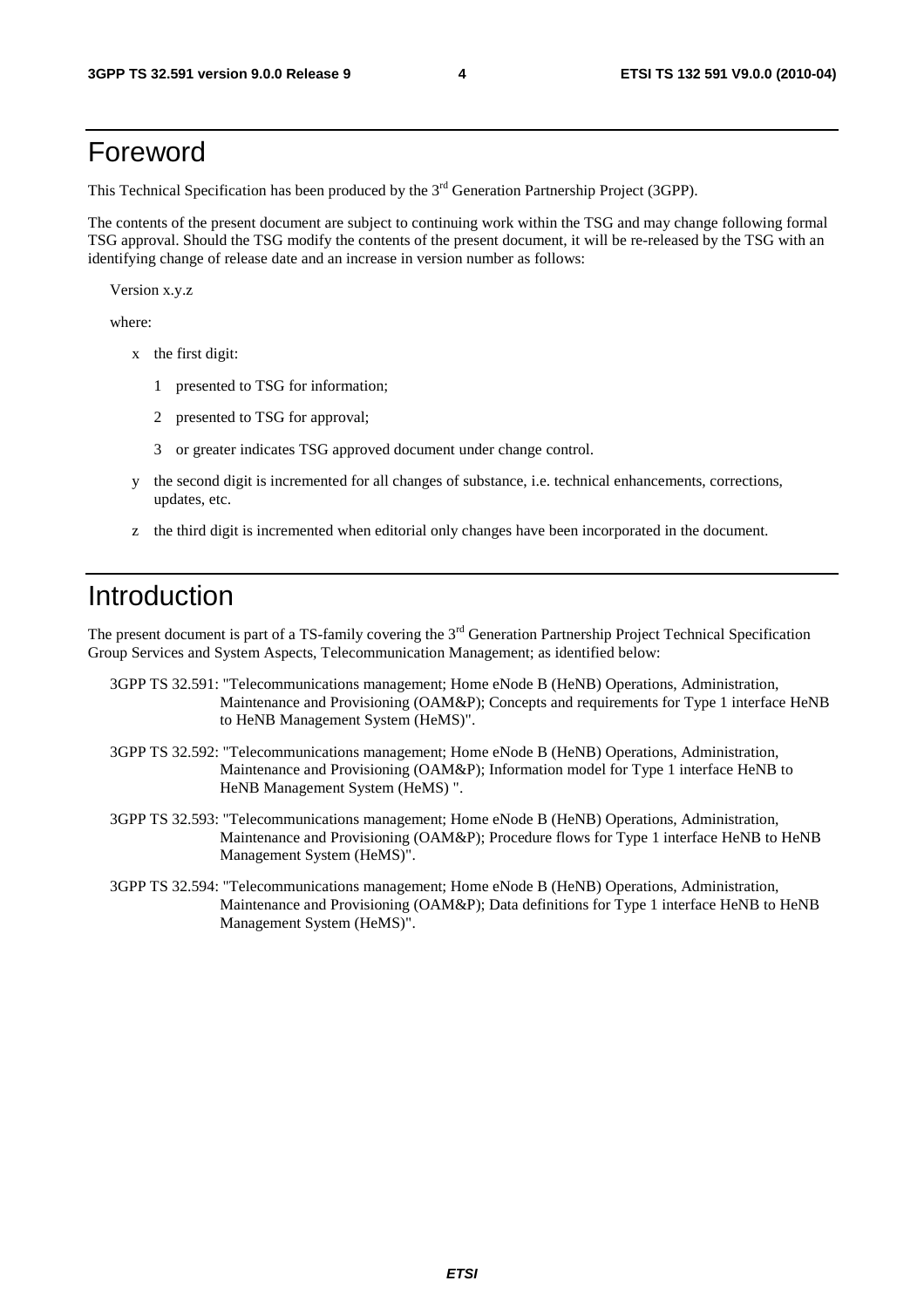### 1 Scope

The present document describes the concepts and requirements of OAM for Home eNodeB (HeNB). The requirements captured in this document shall be met via Type 1 interface between HeNB and HeMS.

### 2 References

The following documents contain provisions which, through reference in this text, constitute provisions of the present document.

- References are either specific (identified by date of publication, edition number, version number, etc.) or non-specific.
- For a specific reference, subsequent revisions do not apply.
- For a non-specific reference, the latest version applies. In the case of a reference to a 3GPP document (including a GSM document), a non-specific reference implicitly refers to the latest version of that document *in the same Release as the present document*.
- [1] 3GPP TR 21.905: "Vocabulary for 3GPP Specifications".
- [2] 3GPP TS 32.101: "Telecommunication management; Principles and high level requirements".
- [3] 3GPP TS 32.102: "Telecommunication management; Architecture".
- [4] TR-069 Amendment 2, CPE WAN Management Protocol v1.1, Broadband Forum.
- [5] 3GPP TS 32.435: "Performance Measurement, eXtensible Markup Language (XML) file format definition".
- [6] 3GPP TS 32.111-2: "Telecommunication management; Fault Management; Alarm Integration Reference Point (IRP): Information Service (IS) ".

### 3 Definitions and abbreviations

For the purposes of the present document, the terms and definitions given in TS 32.101 [2], TS 32.102 [3] and TS 21.905 [1] and the following apply. A term defined in the present document takes precedence over the definition of the same term, if any, in TS 32.101 [2], TS 32.102 [3] and TS 21.905 [1], in that order.

### 3.1 Definitions

For the purposes of the present document, the terms and definitions given in TR 21.905 [1] and the following apply. A term defined in the present document takes precedence over the definition of the same term, if any, in TR 21.905 [1].

### 3.2 Abbreviations

For the purposes of the present document, the following abbreviations apply:

HeMS Home eNodeB Management System HeNB Home eNodeB

4 Concepts and background

Home eNodeB has the following characteristics: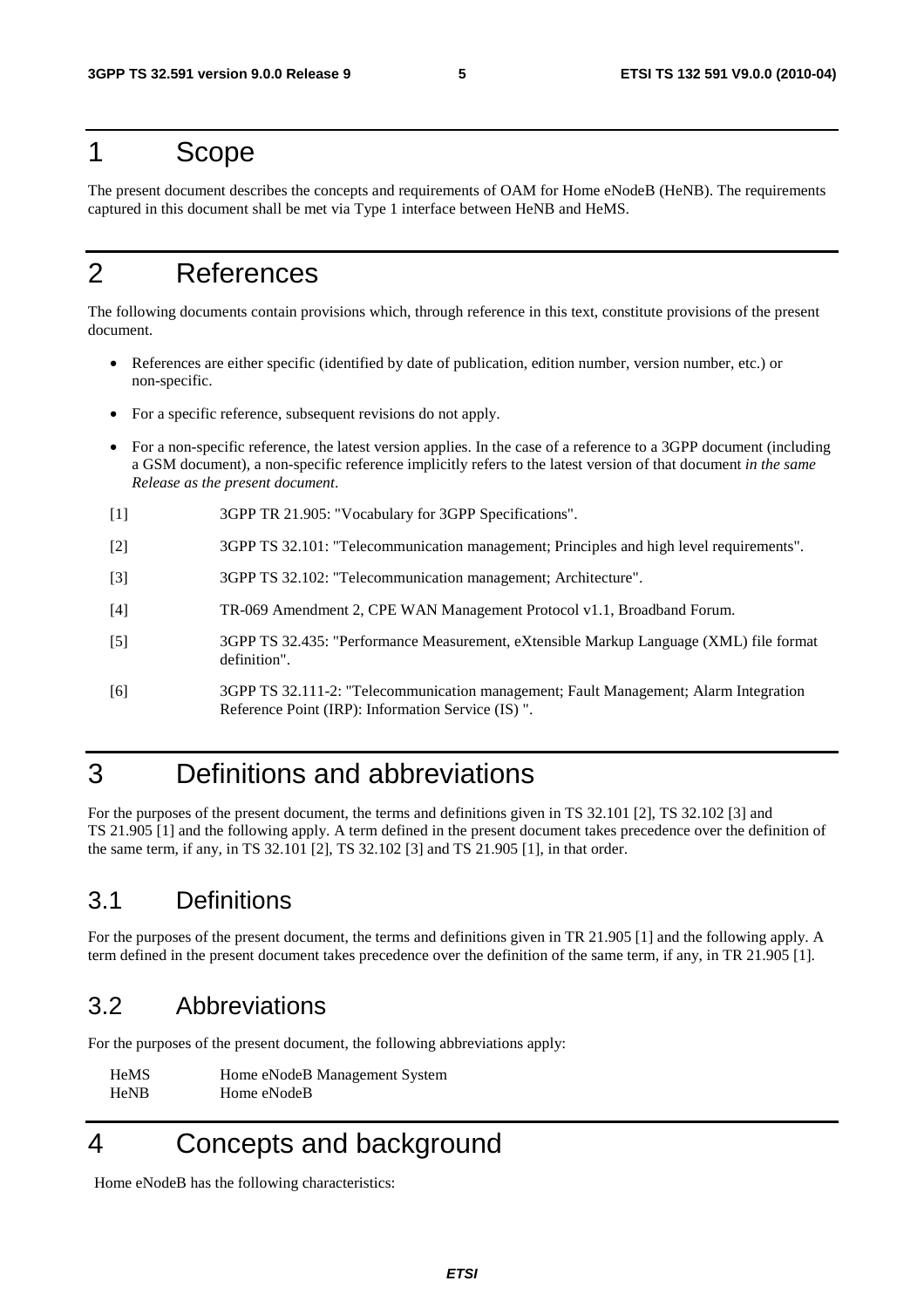- $\triangleright$  The quantity of Home eNodeBs is likely to be large
- > There may be many Home eNodeB vendors
- $\triangleright$  The location of Home eNodeB could be in a private residence which may not be accessible for frequent on-site maintenance

Based on the above characteristics, this specification defines the functionalities needed for the management of Home eNodeB over a Type 1 interface.

### 5 Business level requirements

#### 5.1 Requirements

### 5.1.1 Configuration Management

**REO-OAMP\_CM-CON-001** The HeNB shall be able to automatically, i.e. without human operator on-line interaction or attention, configure itself to be ready for service when powered up and connected to HeMS.

**REQ-OAMP\_CM-CON-002** The HeNB shall be able to automatically, i.e. without human operator on-line interaction or attention, configure itself to be in service when powered up and connected to HeMS.

**REQ-OAMP\_CM-CON-003** The HeNB shall be able to automatically, i.e. without human operator on-line interaction or attention, upgrade its software/firmware and configuration.

**REQ-OAMP\_CM-CON-004** The HeNB auto-configuration shall be done in such way that the performance of the surrounding macro cells is not adversely affected.

**REQ-OAMP\_CM-CON-005** The HeNB auto-configuration function should be adaptive to react to change in the network and changes in the radio environment.

**REQ-OAMP\_CM-CON-006** The operator shall be able to remotely reboot the HeNB.

**REQ-OAMP\_CM-CON-007** The operator shall be able to remotely start/stop the radio transmission of the HeNB.

**REQ-OAMP\_CM-CON-008** In case IPsec is used, the system should be engineered to ensure that the HeNB IP address changes as minimally as possible.

**REQ-OAMP\_CM-CON-009** The operator shall be able to remotely reconfigure the frequency and radio bandwidth of HeNB to adapt to changes in the radio environment and required bandwidth.

#### 5.1.2 Performance Management

**REQ-OAMP\_PM-CON-001** The HeNB may have the capability to collect its performance related data.

**REQ-OAMP\_PM-CON-002** The HeNB shall send performance data based on operator configured policy.

**REQ-OAMP\_PM-CON-003** Operator shall be able to retrieve performance data file from the HeNB.

#### 5.1.3 Fault Management

**REQ-OAMP\_FM-CON-001** The HeNB shall support Fault Management to enable the operator to monitor and manage the HeNB.

**REQ-OAMP\_FM-CON-002** The HeNB shall provide alarm related information only on demand by the operator or based on operator configured policy.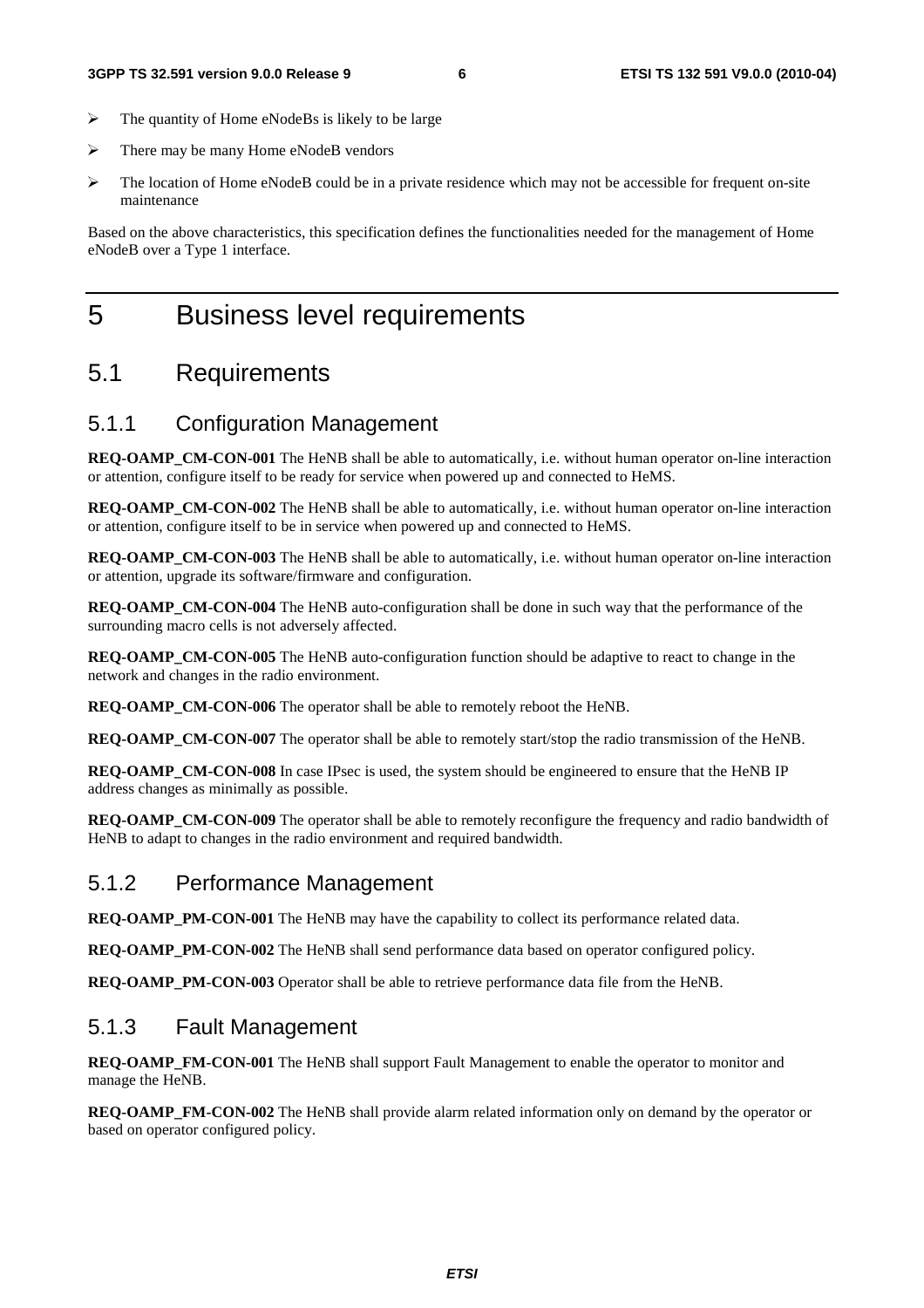#### 5.1.4 Security Management

**REQ-OAMP\_SM-CON-001** The HeNB shall have the capability to protect itself against Denial of Service attack over the Type 1 interface.

### 5.2 Actor roles

Not defined in this version.

### 5.3 Telecommunications resources

Not defined in this version.

### 5.4 High level use cases

Not defined in this version.

## 6 Specification level requirements

### 6.1 Requirements

#### 6.1.1 Configuration Management

The requirements for configuration management are as follows:

**REO-OAMP\_CM-FUN-001** The HeNB configuration shall be administered by the HeMS utilising the TR-069 CWMP Protocol, reference [4].

**REQ-OAMP\_CM-FUN-002** HeMS shall be able to reboot the HeNB.

**REQ-OAMP\_CM-FUN-003** HeMS shall have remote access to the HeNB to start/stop the radio transmission.

**REQ-OAMP\_CM-FUN-004** HeMS shall have remote access to the HeNB to start/stop the radio transmission on the frequencies specified by HeMS.

**REQ-OAMP\_CM-FUN-005** HeMS shall maintain the configuration data of the HeNB.

**REQ-OAMP\_CM-FUN-006** When the HeNB is initially powered up and connected to the HeMS, HeMS shall send the initially needed configuration data to the HeNB.

**REQ-OAMP\_CM-FUN-007** If the inner IPsec tunnel IP address of the HeNB changes and HeNB is connected to HeMS via IPsec Tunnel then the HeNB shall notify the HeMS using TR-069.

**REQ-OAMP\_CM-FUN-008** The HeMS shall specify which parameters it needs to be notified of when the HeNB changes their values through auto-configuration. The HeNB shall notify the HeMS of changes in the values of any such auto-configured parameters.

**REQ-OAMP\_CM-FUN-009** The HeNB shall inform the HeMS of its ability to auto-configure parameters or groups of parameters that are relevant to the HeMS.

**REQ-OAMP\_CM-FUN-010** HeMS shall be able to specify a value, or a valid range of values, for any parameter that is auto-configurable by the HeNB.

**REQ-OAMP\_CM-FUN-011** Configuration management capability for the HeNB shall be supported by means of TR-069 RPCs SetParameterValues,AddObject and DeleteObject . Optionally a bulk configuration management file may be supported. In this case the TR-069 manager uses the RPC download method to trigger a CM file download from a file server.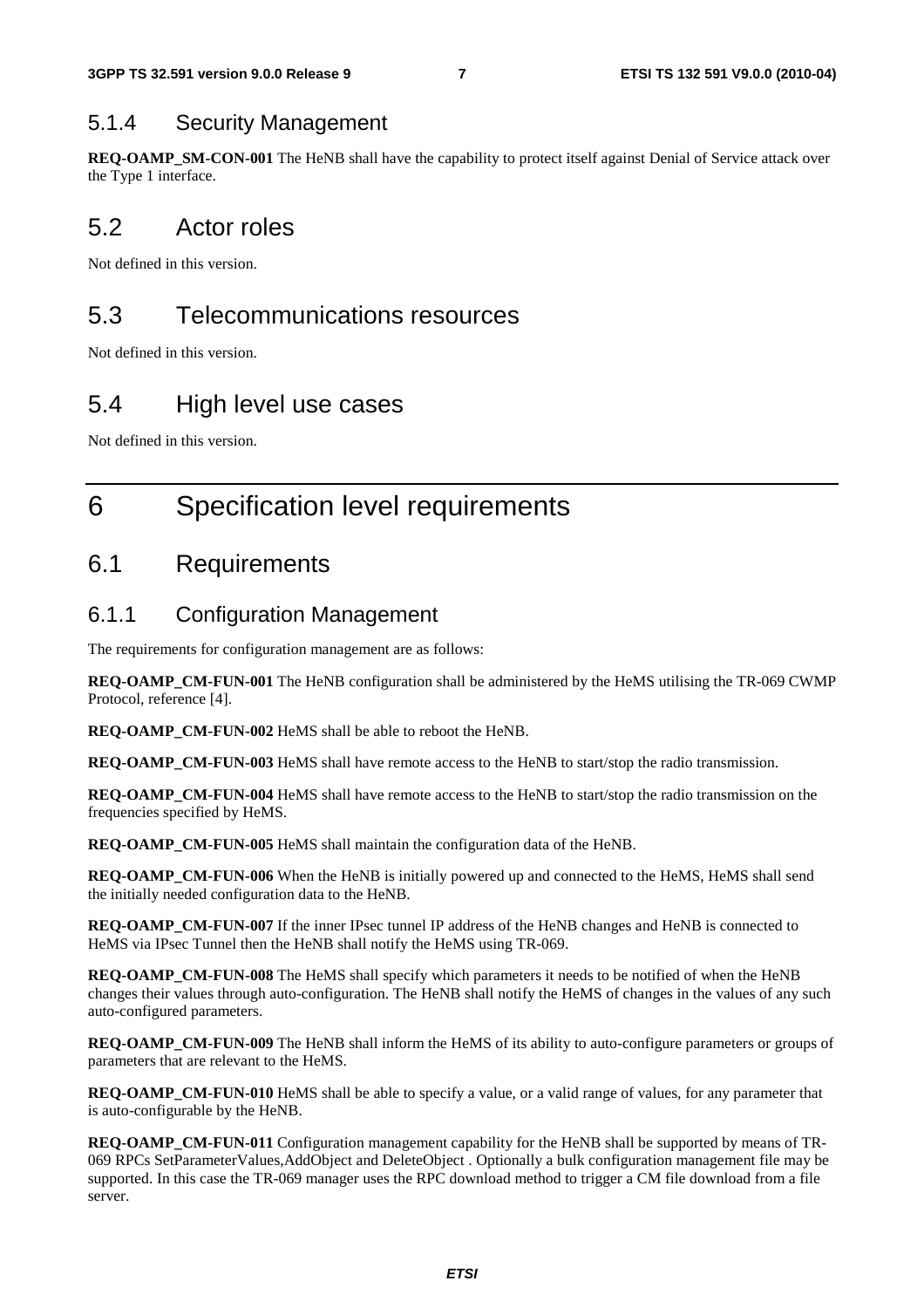**REQ-OAMP\_CM-FUN-012** The HeNB shall provide a capability allowing the HeMS to manage downloading of HeNB software/firmware image files and provide mechanisms for version identification and notification to the HeMS of the success or failure of a file download.

**REQ-OAMP\_CM-FUN-013** In normal operation, the HeNB shall maintain its configuration data following a HeNB reboot.

**REQ-OAMP\_CM-FUN-014** The HeNB shall support capabilities to inform the HeMS about the results of specific actions triggered by the HeMS.

**REQ-OAMP\_CM-FUN-015** It shall be possible to initiate a management connection at the request of either the HeNB or the HeMS.

**REQ-OAMP\_CM-FUN-016** The HeNB shall be able to inform the HeMS of the changes in radio environment and required radio bandwidth.

**REQ-OAMP\_CM-FUN-017** The operator shall be able to remotely reconfigure the frequency and radio bandwidth of HeNB.

#### 6.1.2 Performance Management

The HeNB may support Performance Management to enable the operator to monitor the HeNB network based on the business level requirements.

The requirements for performance management are as follows.

**REQ-OAMP\_PM-FUN-001** The HeNB may have the Performance Management capabilities administered by the HeMS.

**REQ-OAMP\_PM-FUN-002** The HeNB shall support the retrieval of the Performance Information from the HeNB utilising the file transfer option of TR-069 CWMP Protocol, reference [4].

**REQ-OAMP\_PM-FUN-003** The HeNB shall be configurable by the HeMS to produce an XML File at regular intervals which contains the HeNB performance Information and then upload the XML File.

**REQ-OAMP\_PM-FUN-004** The XML File Formats produced by the HeNB shall adhere to the 3GPP XML Performance Management File Formats, reference [5].

**REO-OAMP\_PM-FUN-005** The HeNB shall upload PM files using TR-069 compliant file transfer protocols.

**REQ-OAMP\_PM-FUN-006** HeMS shall have the ability to configure policies for the HeNB performance data file upload.

#### 6.1.3 Fault Management

**REQ-OAMP\_FM-FUN-001** The HeNB shall have the Fault Management capabilities administered through the HeMS.

**REQ-OAMP\_FM-FUN-002** The HeNB shall have the ability to send alarm related information to HeMS according to operator configured policy.

**REQ-OAMP\_FM-FUN-003** The alarm related information to be sent to the HeMS by the HeNB shall support the inclusion of the appropriate Information attributes, as defined in 3GPP TS.32.111-2, reference [6].

**REQ-OAMP\_FM-FUN-004** The HeNB shall maintain the following information:

a. Alarm Management Information – which contains the alarm management and reporting parameters configurable by the HeMS

b. Alarms List – Alarms currently active on the HeNB

c. Alarm History – contains the alarms previously created by the HeNB.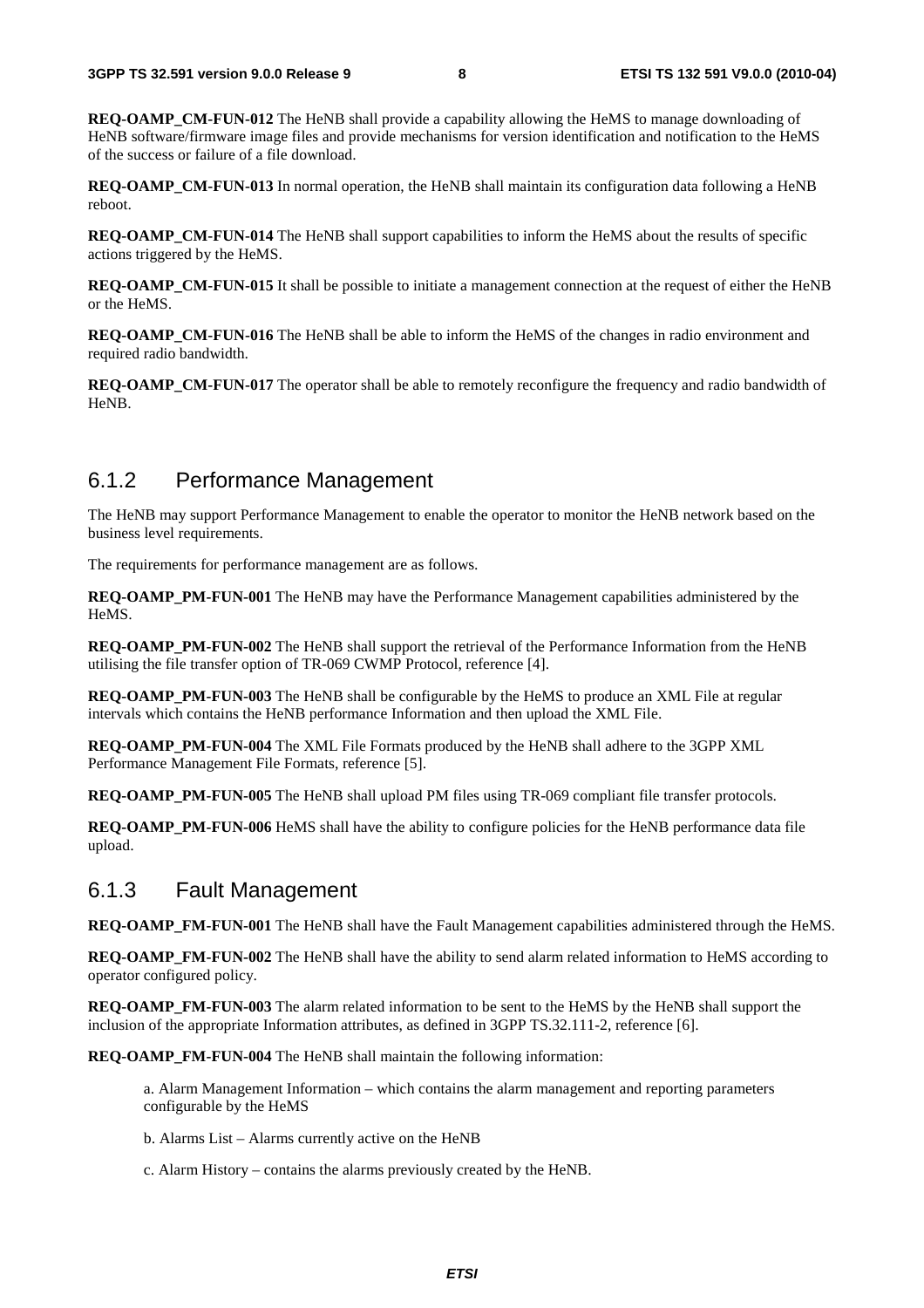d. Pending Delivery Queue – contains the alarms queued to be sent to the HeMS on the next management connection

**REQ-OAMP\_FM-FUN-005** The HeNB shall support the following ways of alarm handling:

a. Expedited handling– the HeNB connects to the HeMS immediately to raise the alarm and logs the alarm in the Alarm History.

b. Queued handling – the HeNB queues the alarm internally pending connection to the HeMS, logs the alarm in the Alarm History, and delivers the alarm on the next connection to the HeMS

c. Logged handling – the HeNB does not send the alarm to the HeMS and logs the alarm in the Alarm History.

d. Disabled handling– the HeNB does not send the alarm to the HeMS and will not log the alarm in the Alarm History

**REQ-OAMP\_FM-FUN-006** The HeMS may configure the alarm handling for each type of HeNB alarm according to the HeNB alarm handling capabilities and the default handling if not specified by the HeMS shall be 'Logged handling'.

**REQ-OAMP\_FM-FUN-007** The HeMS shall have the ability to throttle the sending of alarms from the HeNB to the HeMS

**REQ-OAMP\_FM-FUN-008** The HeMS shall have the capability to retrieve alarm related information from the HeNB using TR-069 RPC Method Calls.

**REQ-OAMP\_FM-FUN-009** The HeMS shall have the capability to completely purge on the HeNB the Alarms List and the Pending Delivery Queue and may have the capability to completely purge on the HeNB the history of Alarms.

**REQ-OAMP\_FM-FUN-010** The HeMS shall have the capability to activate and deactivate the alarm reporting by the HeNB.

**REQ-OAMP\_FM-FUN-011** The HeMS shall be able to define the frequency of passive reporting.

**REQ-OAMP\_FM-FUN-012** The HeMS shall be informed immediately of alarms (raised, changed, cleared) classified as expedited notifications only.

**REO-OAMP\_FM-FUN-013** The HeNB shall provide a capability allowing the HeMS to access information that it may use to diagnose and resolve connectivity or service issues.

#### 6.1.4 Security Management

**REO-OAMP\_SM-FUN-001.**The HeNB shall have the capability to communicate with the HeMS via TR-069 CWMP. reference [4], through the support of one of the two security mechanisms determined by the Network Operator"s Security Policies:

- utilising SSL/TLS outside the IPsec Tunnel
- within the IPsec Tunnel with the option to utilise SSL/TLS within the IPsec Tunnel for additional end-toend security

TR-069 CPE devices are currently factory programmed with a Bootstrap HeMS URL only and therefore the HeNB capable CPEs requiring to utilise IPsec for connection to the HeMS either require to be factory programmed with Bootstrap Security Gateway/IPsec Information or this information is supplied outside of the IPsec tunnel before tunnel establishment utilising SSL/TLS.

**REQ-OAMP\_SM-FUN-002** The HeNB shall provide a capability to prevent tampering with the interactions that take place between the HeNB and the HeMS as well as management functions of a HeNB.

**REQ-OAMP\_SM-FUN-003** The HeNB shall provide a capability allowing the HeMS to authenticate the HeNBs.

**REQ-OAMP\_SM-FUN-004** The HeNB shall be able to authenticate the HeMS prior to responding to interactionstriggered by the HeMS.

**REQ-OAMP\_SM-FUN-005** The HeNB shall provide a capability supporting confidentiality for interactionstaking place between the HeNB and the HeMS.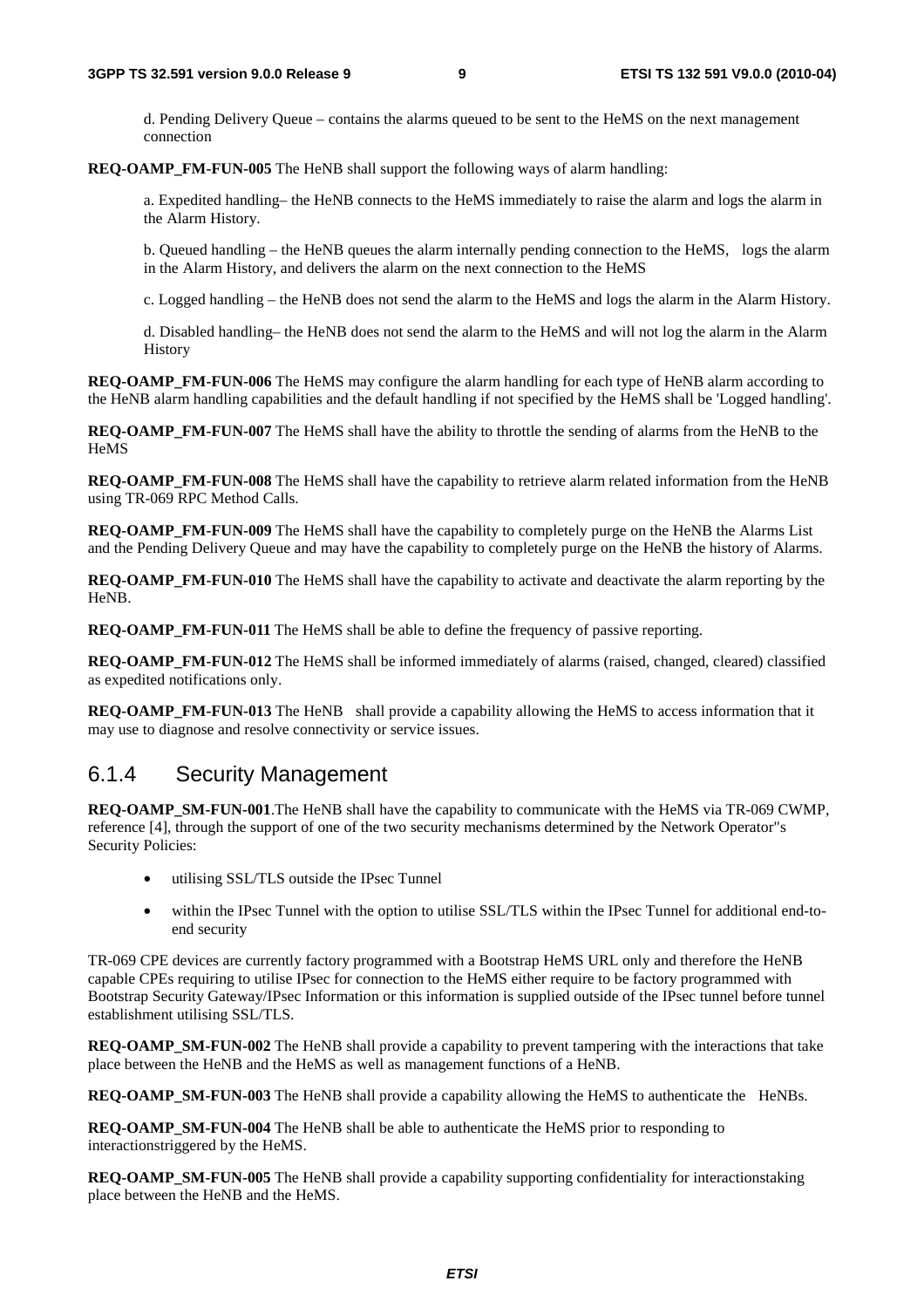### 6.2 Actor roles

Not defined in this version.

### 6.3 Telecommunications resources

Not defined in this version.

### 6.4 Use cases

Not defined in this version.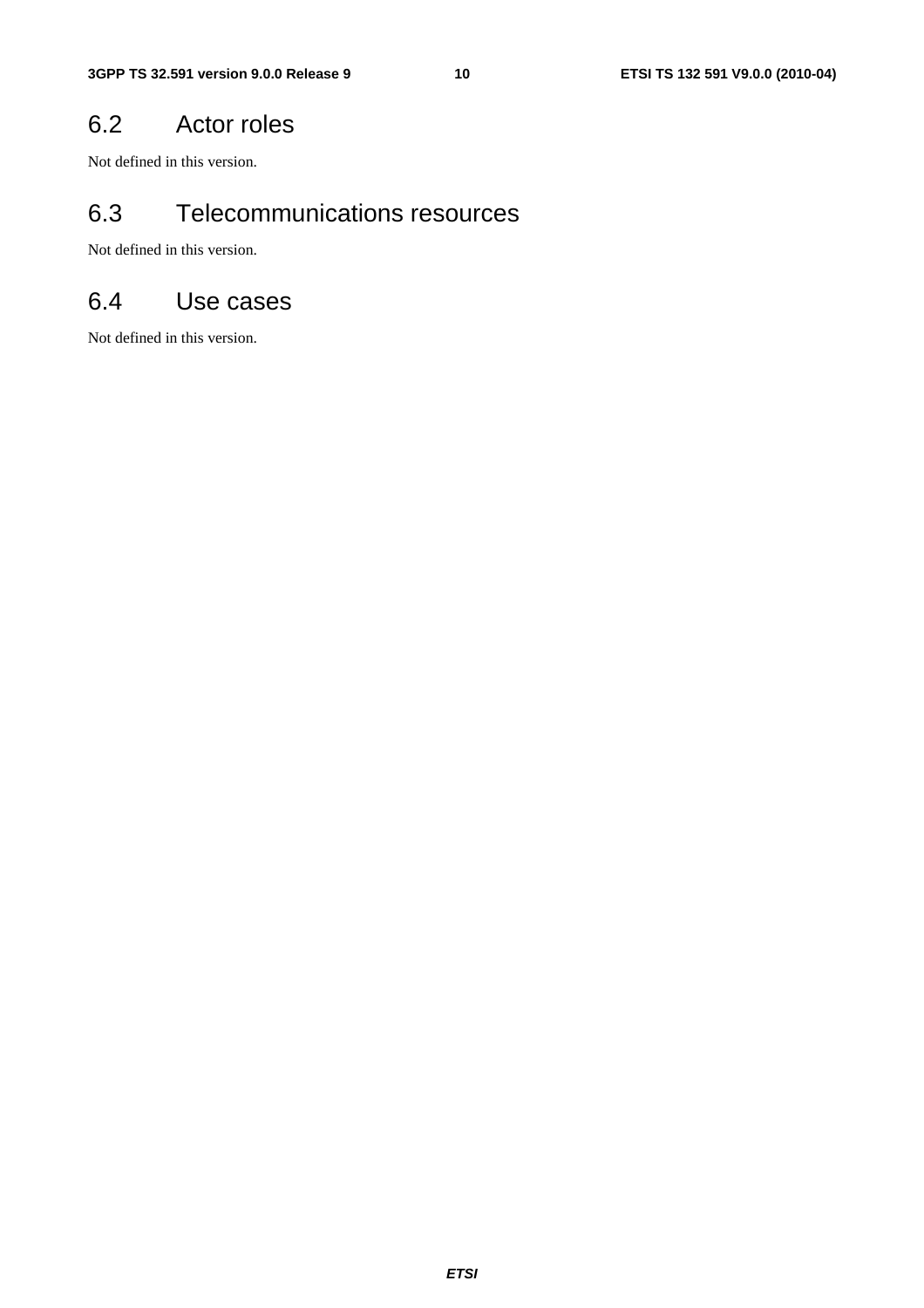# Annex A (informative): Change history

| <b>Change history</b> |             |                 |       |               |                                      |            |            |  |  |
|-----------------------|-------------|-----------------|-------|---------------|--------------------------------------|------------|------------|--|--|
| <b>Date</b>           | <b>TSG#</b> | <b>TSG Doc.</b> | ICR   |               | <b>Rev Subiect/Comment</b>           | <b>Old</b> | <b>New</b> |  |  |
| Jun 2009 SA#44        |             | SP-090304       |       | $\sim$        | I Presentation to SA for information | .          | 1.0.0      |  |  |
| Mar 2010 SA#47        |             | SP-100057       |       | $\sim$        | Presentation to SA for approval      | 1.0.0      | 2.0.0      |  |  |
| Mar 2010 --           |             | $\sim$ $\sim$   | $- -$ | $\sim$ $\sim$ | Publication of SA approved version   | 2.0.0      | 9.0.0      |  |  |